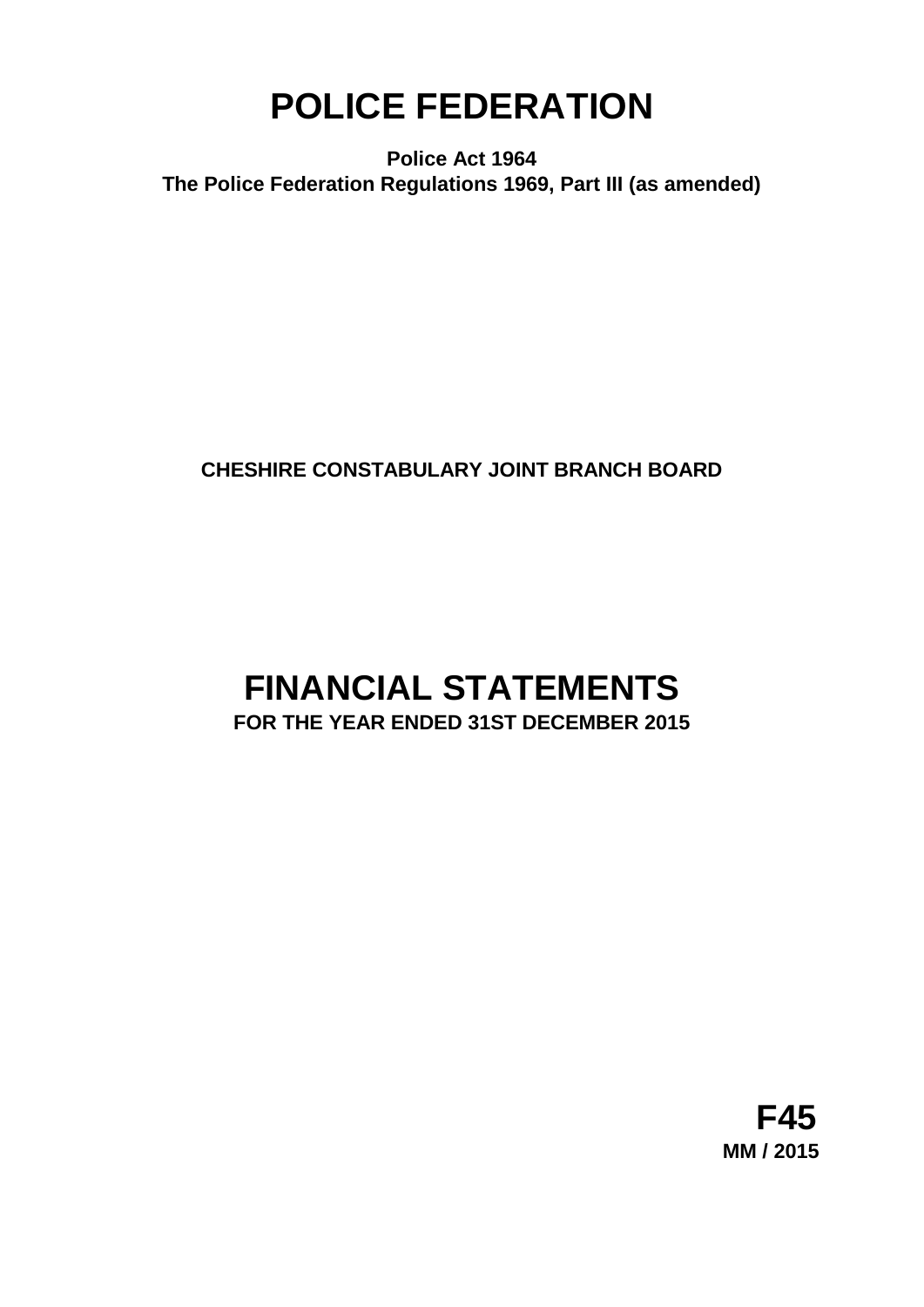### **JOINT BRANCH BOARD FUND**

#### **YEAR ENDED 31ST DECEMBER 2015**

**CHAIRMAN Mr S Roberts c/o Cheshire Police Federation Clemonds Hey Oakmere Road Winsford Cheshire CW7 2UA SECRETARY Mr A Todd c/o Cheshire Police Federation Clemonds Hey Oakmere Road Winsford Cheshire CW7 2UA TREASURER Mr Ken Davies c/o Cheshire Police Federation Clemonds Hey Oakmere Road Winsford Cheshire CW7 2UA AUDITORS Morris & Co Chartered Accountants and Statutory Auditor Chester House Lloyd Drive Cheshire Oaks Business Park Ellesmere Port Cheshire CH65 9HQ TRUSTEES Mr A Taylor c/o Cheshire Police Federation Clemonds Hey Oakmere Road Winsford Cheshire CW7 2UA Mr D Snasdell c/o Cheshire Police Federation Clemonds Hey Oakmere Road Winsford Cheshire CW7 2UA Mr C Taylor c/o Cheshire Police Federation Clemonds Hey Oakmere Road Winsford Cheshire CW7 2UA SHOW NAMES AND ADDRESSES OF ABOVE OFFICIALS AND QUALIFICATIONS OF AUDITORS**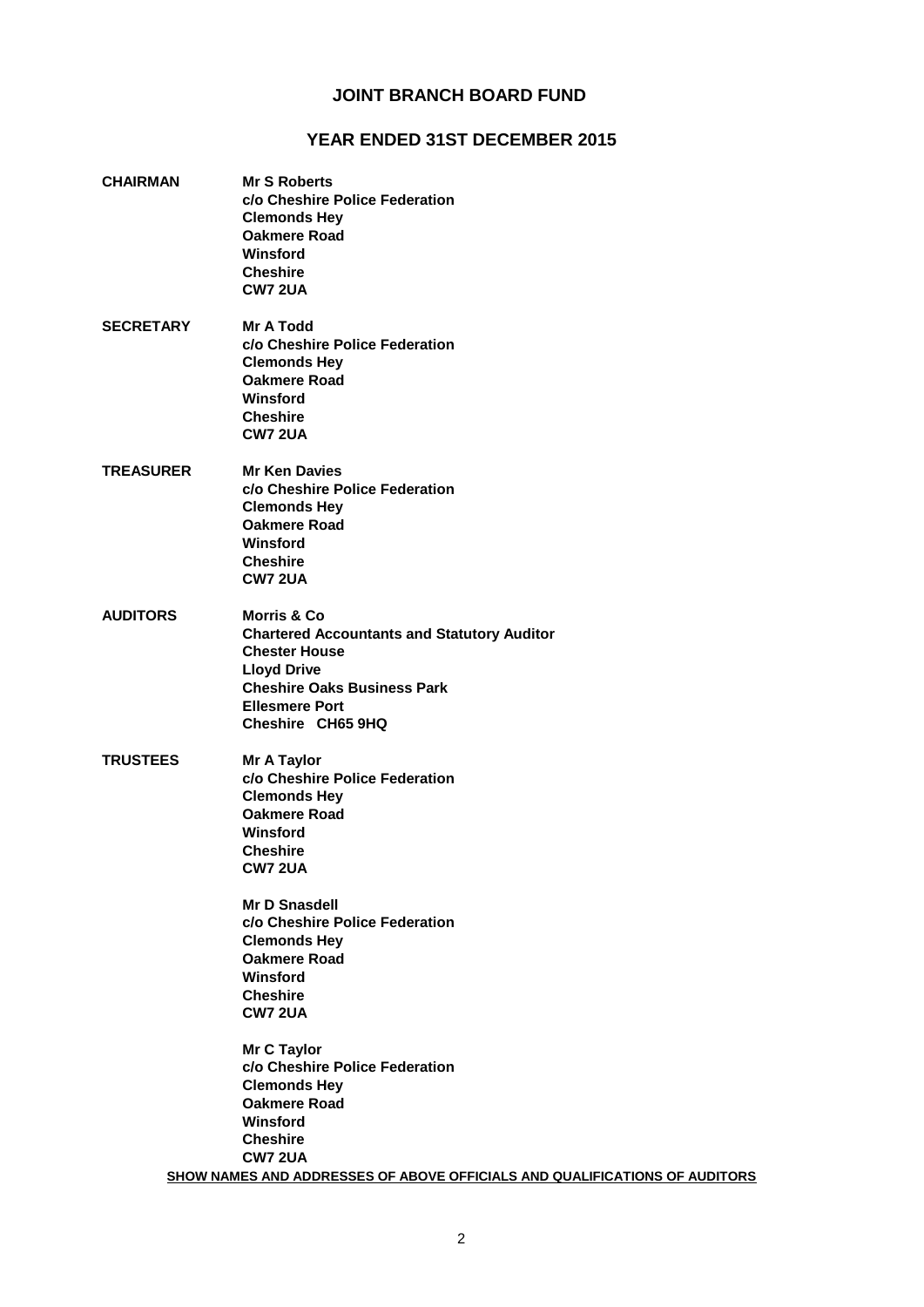## **JOINT BRANCH BOARD FUND INDEPENDENT AUDITOR'S REPORT TO THE MEMBERS OF**

We have audited the financial statements of the Joint Branch Board Fund for the year ended 31st December 2015, which comprise the Income and Expenditure Account, the Balance Sheet, and the related notes. The financial statements have been prepared under the requirements of the Police Federation Regulations and Fund Rules.

This report is made solely to the Fund's members, as a body. Our audit work has been undertaken so that we might state to the Fund's members those matters we are required to state to them in an auditor's report and for no other purpose. To the fullest extent permitted by law, we do not accept or assume responsibility to anyone other than the Fund and the Fund's members as a body, for our audit work, for this report, or for the opinions we have formed.

#### **Respective responsibilities of the management committee and auditors**

As explained more fully in the Statement of Management Committee's Responsibilities set out in the notes to the financial statements the management committee are responsible for the preparation of the financial statements and for being satisfied that they fairly reflect the state of the Fund's affairs as at 31st December 2015 and of its results for the year then ended.

Our responsibility is to audit and express an opinion on the financial statements in accordance with applicable law and International Standards on Auditing (UK and Ireland). Those standards require us to comply with the Auditing Practices Board's Ethical Standards for Auditors.

#### **Scope of the audit of the financial statements**

An audit involves obtaining evidence about the amounts and disclosures in the financial statements sufficient to give reasonable assurance that the financial statements are free from material misstatement, whether caused by fraud or error. This includes an assessment of: whether the accounting policies are appropriate to the Fund's circumstances and have been consistently applied and adequately disclosed; the reasonableness of significant accounting estimates made by the management committee; and the overall presentation of the financial statements.

#### **Opinion on financial statements**

In our opinion the financial statements:

- fairly reflect the state of the Fund's affairs as at 31st December 2015 and of its results for the year then ended;
- have been properly prepared in accordance with the measurement principles of United Kingdom Generally Accepted Accounting Practice; and
- have been prepared in accordance with the Police Federation Regulations and Fund Rules.

#### **Other Matters**

The financial statements for the year ended 31st December 2015 includes all funds raised for the purpose of the Joint Branch Board Fund in accordance with Regulation 2 Police Federation (Amendment) Regulations 2015.

Signed: …………………………………….

Morris & Co Chartered Accountants & Statutory Auditors Chester House, Lloyd Drive Cheshire Oaks Business Park Ellesmere Port, Cheshire<br>CH65 9HQ

Dated: …………………………………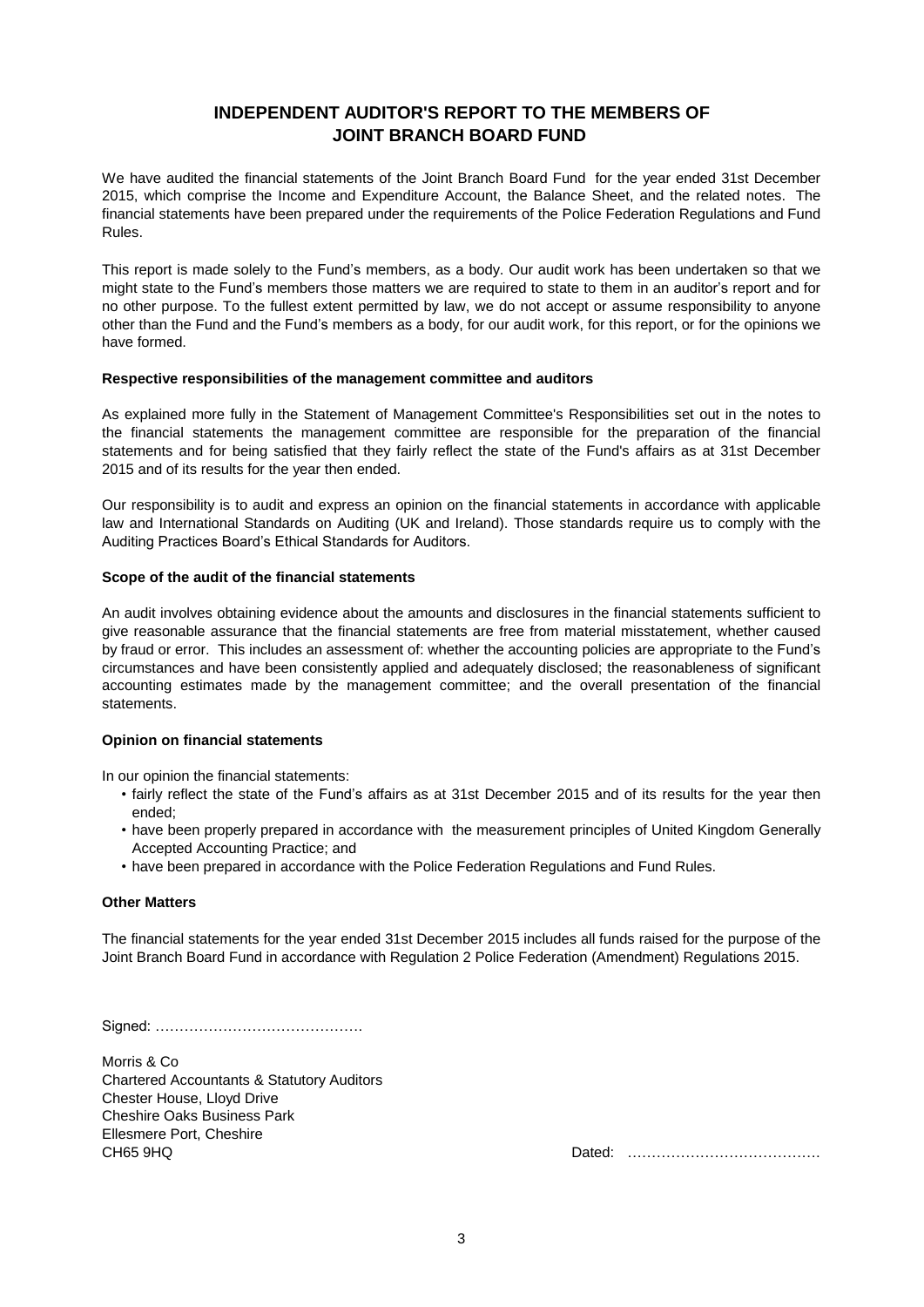## **JOINT BRANCH BOARD FUND**

## **FOR THE YEAR ENDED 31ST DECEMBER 2015 INCOME AND EXPENDITURE ACCOUNT**

|                                                                                                                                                | $(01.01.15 -$ | $(01.04.15 -$ | 2015        | 2014                     |
|------------------------------------------------------------------------------------------------------------------------------------------------|---------------|---------------|-------------|--------------------------|
| <b>INCOME</b>                                                                                                                                  | 31.03.15)     | 31.12.15)     |             |                          |
| <b>Weekly Subscriptions</b><br>Constables                                                                                                      | 90,736        | 269,713       | 360,449     | 364,056                  |
| Sergeants                                                                                                                                      | 21,213        | 60,964        | 82,177      | 84,874                   |
| Inspectors                                                                                                                                     | 8,114         | 23,716        | 31,831      | 32,564                   |
|                                                                                                                                                |               |               |             |                          |
|                                                                                                                                                |               |               | 474,456     | 481,495                  |
|                                                                                                                                                | $(01.01.15 -$ | $(01.04.15 -$ |             |                          |
| Less: Payable to Central/Joint Committee                                                                                                       | 31.03.15      | 31.12.15)     |             |                          |
| Constables                                                                                                                                     | 63,515        | 188,799       | 252,314     | 254,839                  |
| Sergeants                                                                                                                                      | 14,849        | 42,674        | 57,524      | 59,412                   |
| Inspectors                                                                                                                                     | 5,680         | 16,601        | 22,281      | 22,795                   |
|                                                                                                                                                |               |               | 332,119     | 337,046                  |
|                                                                                                                                                |               |               |             |                          |
| <b>TOTAL INCOME</b>                                                                                                                            |               |               | 142,337     | 144,449                  |
| Less: ADMINISTRATIVE EXPENSES (Note 1)                                                                                                         |               |               | 147,336     | 141,906                  |
| (DEFICIT) / SURPLUS OF SUBSCRIPTION INCOME<br><b>OVER EXPENDITURE</b>                                                                          |               |               | (5,000)     | 2,543                    |
| Add: Other Income - (Note 1.1)<br>To include all income as specified in Regulation 2c in the<br>Police Federation (Amendments) Regulation 2015 |               |               |             |                          |
| (DEFICIT) / SURPLUS FOR THE YEAR<br><b>BEFORE GAINS / (LOSSES)</b>                                                                             |               |               | (5,000)     | 2,543                    |
| Gains / (Losses) - (Note 1.2)                                                                                                                  |               |               |             |                          |
| (DEFICIT) / SURPLUS FOR THE YEAR                                                                                                               |               |               | (5,000)     | 2,543                    |
| <b>ACCUMULATED FUND BROUGHT FORWARD</b>                                                                                                        |               |               | 63,505      | 60,962                   |
| <b>ACCUMULATED FUND CARRIED FORWARD</b>                                                                                                        |               |               | 58,506<br>£ | $\overline{f}$<br>63,505 |
|                                                                                                                                                |               |               |             |                          |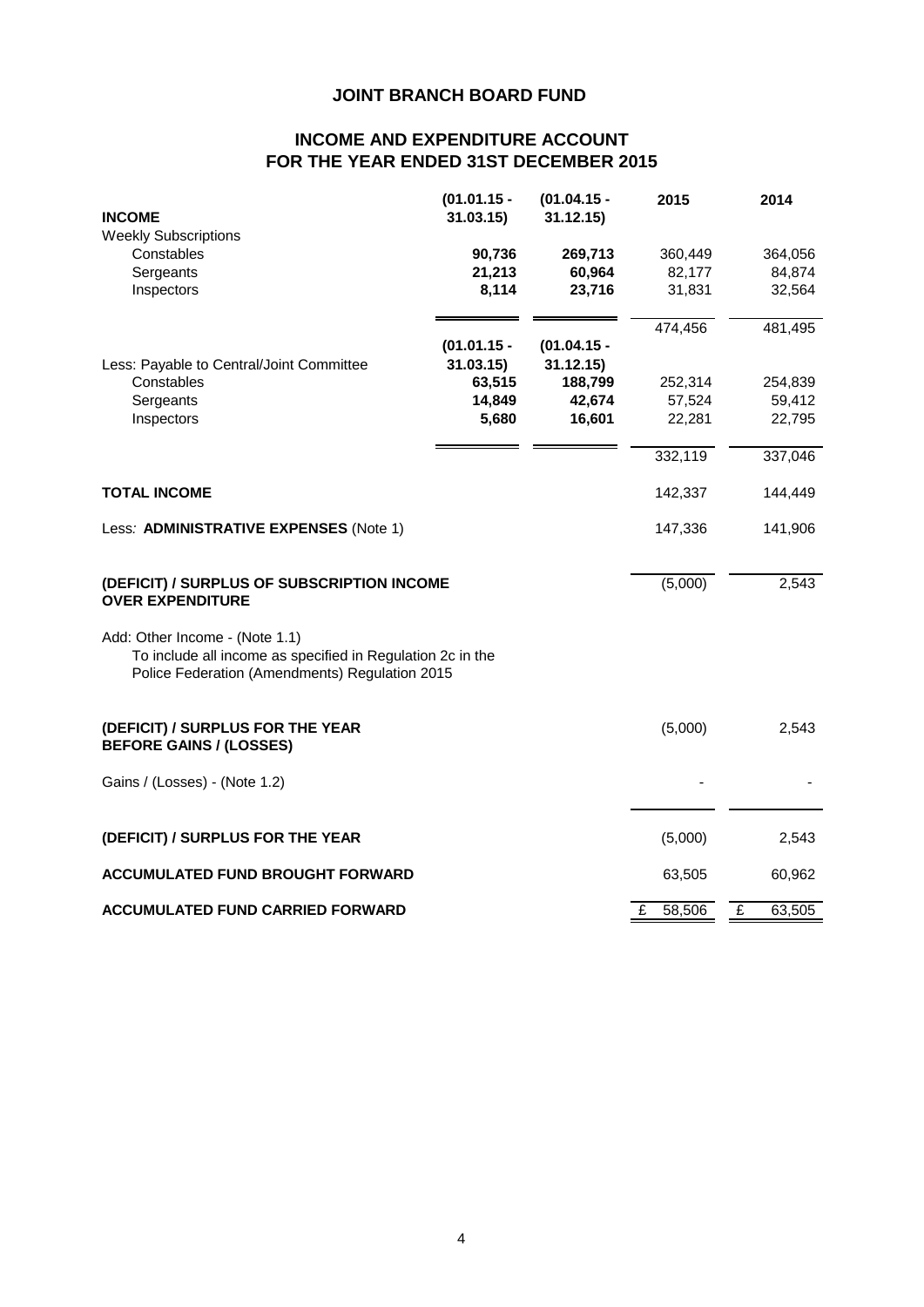### **JOINT BRANCH BOARD FUND**

## **BALANCE SHEET AS AT 31ST DECEMBER 2015**

|                                                                             | Cost   | Accumulated<br>Depreciation/<br>Revaluation/<br>Impairment |   | 2015<br>Net Book<br>Value |   | 2014   |
|-----------------------------------------------------------------------------|--------|------------------------------------------------------------|---|---------------------------|---|--------|
| <b>FIXED ASSETS</b>                                                         |        |                                                            |   |                           |   |        |
| <b>Furniture and Fittings</b>                                               | 707    | 426                                                        |   | 282                       |   | 37     |
| <b>Computer Equipment</b>                                                   | 20,324 | 16,485                                                     |   | 3,839                     |   | 4,410  |
| Investments                                                                 |        |                                                            |   |                           |   |        |
| Others - (Specify)<br>Mechanical & Electronic Equipment                     | 3,614  |                                                            |   | 88                        |   | 29     |
|                                                                             |        | 3,526                                                      |   |                           |   |        |
|                                                                             | 24,645 | 20,436                                                     |   | 4,209                     |   | 4,476  |
| <b>CURRENT ASSETS</b>                                                       |        |                                                            |   |                           |   |        |
| <b>Subscriptions Due</b>                                                    |        |                                                            |   |                           |   | 1,331  |
| Cash at Bank and in Hand                                                    |        | 49,752                                                     |   |                           |   | 53,927 |
| Others - (Specify)                                                          |        |                                                            |   |                           |   |        |
| <b>Stocks</b>                                                               |        | 3,976                                                      |   |                           |   | 5,001  |
| Prepayments                                                                 |        | 5,381                                                      |   |                           |   | 3,792  |
|                                                                             |        | 59,109                                                     |   |                           |   | 64,051 |
| Less:                                                                       |        |                                                            |   |                           |   |        |
| <b>CURRENT LIABILITIES</b>                                                  |        |                                                            |   |                           |   |        |
| Contributions due to Joint/Central Committee (Note 4)                       |        | 66                                                         |   |                           |   | 320    |
| Corporation Tax<br><b>Sundry Accrued Expenses</b>                           |        | 4,746                                                      |   |                           |   | 4,701  |
|                                                                             |        |                                                            |   |                           |   |        |
|                                                                             |        |                                                            |   |                           |   |        |
|                                                                             |        | 4,812                                                      |   |                           |   | 5,021  |
|                                                                             |        |                                                            |   |                           |   |        |
|                                                                             |        |                                                            |   |                           |   |        |
| <b>NET CURRENT ASSETS/(LIABILITIES)</b>                                     |        |                                                            |   | 54,297                    |   | 59,030 |
| <b>TOTAL ASSETS LESS CURRENT LIABILITIES</b>                                |        |                                                            |   | 58,506                    |   | 63,506 |
| <b>CREDITORS:</b> amounts falling due after more than one year<br>(Specify) |        |                                                            |   |                           |   |        |
| <b>NET ASSETS</b>                                                           |        |                                                            | £ | 58,506                    | £ | 63,506 |
|                                                                             |        |                                                            |   |                           |   |        |
| <b>REPRESENTED BY</b>                                                       |        |                                                            |   |                           |   |        |
| <b>Accumulated Fund</b>                                                     |        |                                                            |   | 58,506                    |   | 63,506 |
| Other Reserves - (Specify)                                                  |        |                                                            |   |                           |   |        |
|                                                                             |        |                                                            |   |                           |   |        |
|                                                                             |        |                                                            | £ | 58,506                    | £ | 63,506 |

We certify that we have fully complied with the Regulation 2 Police Federation (Amendment) Regulations 2015 and disclosed in the F45 all funds of which we are a beneficiary. We understand that failure to comply with this Regulation could be deemed a criminal and/or Police Disciplinary matter.

Signed ……………………………………………………………………… CHAIRMAN

Signed ……………………………………………………………………… TREASURER

Date accounts approved: ………………………………….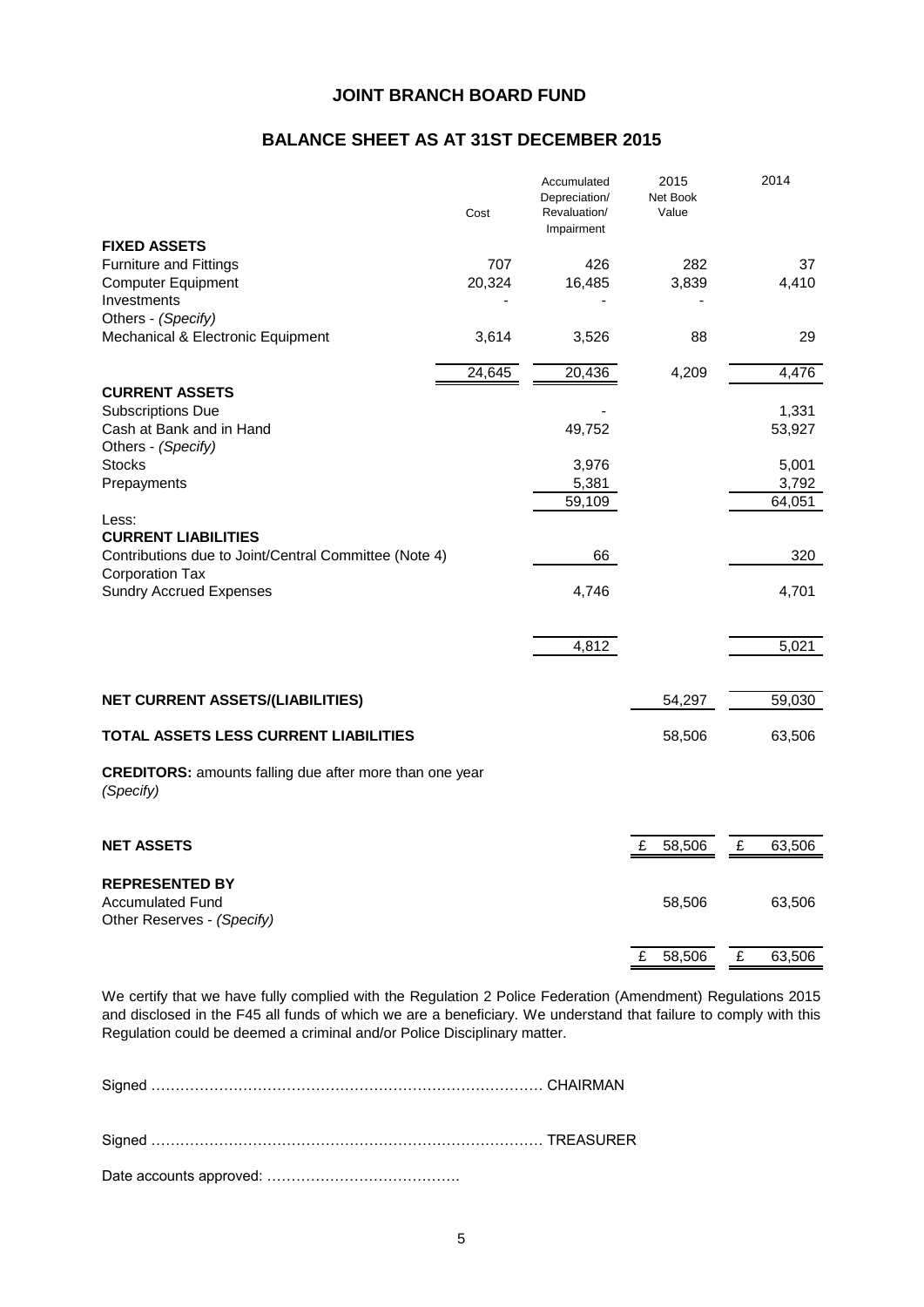## **FOR THE YEAR ENDED 31ST DECEMBER 2015 JOINT BRANCH BOARD FUND NOTES TO THE FINANCIAL STATEMENTS**

| 1.<br><b>ADMINISTRATIVE EXPENSES</b><br><b>Annual Conference</b><br>2,316<br>4,973<br>3,360<br>2,640<br>Audit and Accountancy Charges<br><b>Bank Charges</b><br>205<br>144<br><b>Clerical Assistance and Social Security Costs</b><br>47,996<br>44,496<br><b>Computer Consumables</b><br>4,997<br>8,450<br><b>Corporation Tax</b><br>Depreciation<br>1,487<br>1,849<br>Donations - (Specify)<br>Donation 1 - NARPO<br>2,000<br>1,200<br>Donation 2 - Other<br>2,725<br>1,922<br>Donation 3<br>Donation 4<br>Honoraria<br>9,500<br>9,000<br>Insurance<br><b>Meeting Expenses</b><br>1,771<br>2,735<br><b>Official Publications</b><br>1,620<br>2,399<br>125<br>Out-of-Pocket Expenses<br>335<br>Postage, Printing and Stationery<br>1,083<br>983<br>Repairs and Maintenance<br>172<br>371<br><b>Sundry Expenses</b><br>Telephone Charges<br>3,405<br>3,454<br><b>Travelling and Subsistence</b><br>39,015<br>40,516<br>Other Expenses - (Specify)<br>Miscellaneous (Note 7)<br>8,556<br>10,713<br>Change in Stock<br>1,024<br>(696)<br>Training<br>2,204<br>3,793<br>Consultancy<br>13,632<br>1,705<br>Payroll Bureau Charges<br>534<br>536<br>£ 147,336<br>141,907<br>TOTAL AS PER INCOME AND EXPENDITURE ACCOUNT<br>£<br>2015<br>2014<br><b>1.1 OTHER INCOME</b><br>Bank Interest (gross)<br>Diminution on investments<br>Dividends received<br>Donations received<br>Profits/(loss) from mailshots and commissions<br>Regulation 2c income<br>TOTAL AS PER INCOME AND EXPENDITURE ACCOUNT<br>£<br>£<br>2015<br>2014<br>1.2 GAINS / (LOSSESS)<br>Gain (loss) on investments<br>TOTAL AS PER INCOME AND EXPENDITURE ACCOUNT<br>£<br>£ |  | 2015 | 2014 |
|---------------------------------------------------------------------------------------------------------------------------------------------------------------------------------------------------------------------------------------------------------------------------------------------------------------------------------------------------------------------------------------------------------------------------------------------------------------------------------------------------------------------------------------------------------------------------------------------------------------------------------------------------------------------------------------------------------------------------------------------------------------------------------------------------------------------------------------------------------------------------------------------------------------------------------------------------------------------------------------------------------------------------------------------------------------------------------------------------------------------------------------------------------------------------------------------------------------------------------------------------------------------------------------------------------------------------------------------------------------------------------------------------------------------------------------------------------------------------------------------------------------------------------------------------------------------------------------------------------------------------------------|--|------|------|
|                                                                                                                                                                                                                                                                                                                                                                                                                                                                                                                                                                                                                                                                                                                                                                                                                                                                                                                                                                                                                                                                                                                                                                                                                                                                                                                                                                                                                                                                                                                                                                                                                                       |  |      |      |
|                                                                                                                                                                                                                                                                                                                                                                                                                                                                                                                                                                                                                                                                                                                                                                                                                                                                                                                                                                                                                                                                                                                                                                                                                                                                                                                                                                                                                                                                                                                                                                                                                                       |  |      |      |
|                                                                                                                                                                                                                                                                                                                                                                                                                                                                                                                                                                                                                                                                                                                                                                                                                                                                                                                                                                                                                                                                                                                                                                                                                                                                                                                                                                                                                                                                                                                                                                                                                                       |  |      |      |
|                                                                                                                                                                                                                                                                                                                                                                                                                                                                                                                                                                                                                                                                                                                                                                                                                                                                                                                                                                                                                                                                                                                                                                                                                                                                                                                                                                                                                                                                                                                                                                                                                                       |  |      |      |
|                                                                                                                                                                                                                                                                                                                                                                                                                                                                                                                                                                                                                                                                                                                                                                                                                                                                                                                                                                                                                                                                                                                                                                                                                                                                                                                                                                                                                                                                                                                                                                                                                                       |  |      |      |
|                                                                                                                                                                                                                                                                                                                                                                                                                                                                                                                                                                                                                                                                                                                                                                                                                                                                                                                                                                                                                                                                                                                                                                                                                                                                                                                                                                                                                                                                                                                                                                                                                                       |  |      |      |
|                                                                                                                                                                                                                                                                                                                                                                                                                                                                                                                                                                                                                                                                                                                                                                                                                                                                                                                                                                                                                                                                                                                                                                                                                                                                                                                                                                                                                                                                                                                                                                                                                                       |  |      |      |
|                                                                                                                                                                                                                                                                                                                                                                                                                                                                                                                                                                                                                                                                                                                                                                                                                                                                                                                                                                                                                                                                                                                                                                                                                                                                                                                                                                                                                                                                                                                                                                                                                                       |  |      |      |
|                                                                                                                                                                                                                                                                                                                                                                                                                                                                                                                                                                                                                                                                                                                                                                                                                                                                                                                                                                                                                                                                                                                                                                                                                                                                                                                                                                                                                                                                                                                                                                                                                                       |  |      |      |
|                                                                                                                                                                                                                                                                                                                                                                                                                                                                                                                                                                                                                                                                                                                                                                                                                                                                                                                                                                                                                                                                                                                                                                                                                                                                                                                                                                                                                                                                                                                                                                                                                                       |  |      |      |
|                                                                                                                                                                                                                                                                                                                                                                                                                                                                                                                                                                                                                                                                                                                                                                                                                                                                                                                                                                                                                                                                                                                                                                                                                                                                                                                                                                                                                                                                                                                                                                                                                                       |  |      |      |
|                                                                                                                                                                                                                                                                                                                                                                                                                                                                                                                                                                                                                                                                                                                                                                                                                                                                                                                                                                                                                                                                                                                                                                                                                                                                                                                                                                                                                                                                                                                                                                                                                                       |  |      |      |
|                                                                                                                                                                                                                                                                                                                                                                                                                                                                                                                                                                                                                                                                                                                                                                                                                                                                                                                                                                                                                                                                                                                                                                                                                                                                                                                                                                                                                                                                                                                                                                                                                                       |  |      |      |
|                                                                                                                                                                                                                                                                                                                                                                                                                                                                                                                                                                                                                                                                                                                                                                                                                                                                                                                                                                                                                                                                                                                                                                                                                                                                                                                                                                                                                                                                                                                                                                                                                                       |  |      |      |
|                                                                                                                                                                                                                                                                                                                                                                                                                                                                                                                                                                                                                                                                                                                                                                                                                                                                                                                                                                                                                                                                                                                                                                                                                                                                                                                                                                                                                                                                                                                                                                                                                                       |  |      |      |
|                                                                                                                                                                                                                                                                                                                                                                                                                                                                                                                                                                                                                                                                                                                                                                                                                                                                                                                                                                                                                                                                                                                                                                                                                                                                                                                                                                                                                                                                                                                                                                                                                                       |  |      |      |
|                                                                                                                                                                                                                                                                                                                                                                                                                                                                                                                                                                                                                                                                                                                                                                                                                                                                                                                                                                                                                                                                                                                                                                                                                                                                                                                                                                                                                                                                                                                                                                                                                                       |  |      |      |
|                                                                                                                                                                                                                                                                                                                                                                                                                                                                                                                                                                                                                                                                                                                                                                                                                                                                                                                                                                                                                                                                                                                                                                                                                                                                                                                                                                                                                                                                                                                                                                                                                                       |  |      |      |
|                                                                                                                                                                                                                                                                                                                                                                                                                                                                                                                                                                                                                                                                                                                                                                                                                                                                                                                                                                                                                                                                                                                                                                                                                                                                                                                                                                                                                                                                                                                                                                                                                                       |  |      |      |
|                                                                                                                                                                                                                                                                                                                                                                                                                                                                                                                                                                                                                                                                                                                                                                                                                                                                                                                                                                                                                                                                                                                                                                                                                                                                                                                                                                                                                                                                                                                                                                                                                                       |  |      |      |
|                                                                                                                                                                                                                                                                                                                                                                                                                                                                                                                                                                                                                                                                                                                                                                                                                                                                                                                                                                                                                                                                                                                                                                                                                                                                                                                                                                                                                                                                                                                                                                                                                                       |  |      |      |
|                                                                                                                                                                                                                                                                                                                                                                                                                                                                                                                                                                                                                                                                                                                                                                                                                                                                                                                                                                                                                                                                                                                                                                                                                                                                                                                                                                                                                                                                                                                                                                                                                                       |  |      |      |
|                                                                                                                                                                                                                                                                                                                                                                                                                                                                                                                                                                                                                                                                                                                                                                                                                                                                                                                                                                                                                                                                                                                                                                                                                                                                                                                                                                                                                                                                                                                                                                                                                                       |  |      |      |
|                                                                                                                                                                                                                                                                                                                                                                                                                                                                                                                                                                                                                                                                                                                                                                                                                                                                                                                                                                                                                                                                                                                                                                                                                                                                                                                                                                                                                                                                                                                                                                                                                                       |  |      |      |
|                                                                                                                                                                                                                                                                                                                                                                                                                                                                                                                                                                                                                                                                                                                                                                                                                                                                                                                                                                                                                                                                                                                                                                                                                                                                                                                                                                                                                                                                                                                                                                                                                                       |  |      |      |
|                                                                                                                                                                                                                                                                                                                                                                                                                                                                                                                                                                                                                                                                                                                                                                                                                                                                                                                                                                                                                                                                                                                                                                                                                                                                                                                                                                                                                                                                                                                                                                                                                                       |  |      |      |
|                                                                                                                                                                                                                                                                                                                                                                                                                                                                                                                                                                                                                                                                                                                                                                                                                                                                                                                                                                                                                                                                                                                                                                                                                                                                                                                                                                                                                                                                                                                                                                                                                                       |  |      |      |
|                                                                                                                                                                                                                                                                                                                                                                                                                                                                                                                                                                                                                                                                                                                                                                                                                                                                                                                                                                                                                                                                                                                                                                                                                                                                                                                                                                                                                                                                                                                                                                                                                                       |  |      |      |
|                                                                                                                                                                                                                                                                                                                                                                                                                                                                                                                                                                                                                                                                                                                                                                                                                                                                                                                                                                                                                                                                                                                                                                                                                                                                                                                                                                                                                                                                                                                                                                                                                                       |  |      |      |
|                                                                                                                                                                                                                                                                                                                                                                                                                                                                                                                                                                                                                                                                                                                                                                                                                                                                                                                                                                                                                                                                                                                                                                                                                                                                                                                                                                                                                                                                                                                                                                                                                                       |  |      |      |
|                                                                                                                                                                                                                                                                                                                                                                                                                                                                                                                                                                                                                                                                                                                                                                                                                                                                                                                                                                                                                                                                                                                                                                                                                                                                                                                                                                                                                                                                                                                                                                                                                                       |  |      |      |
|                                                                                                                                                                                                                                                                                                                                                                                                                                                                                                                                                                                                                                                                                                                                                                                                                                                                                                                                                                                                                                                                                                                                                                                                                                                                                                                                                                                                                                                                                                                                                                                                                                       |  |      |      |
|                                                                                                                                                                                                                                                                                                                                                                                                                                                                                                                                                                                                                                                                                                                                                                                                                                                                                                                                                                                                                                                                                                                                                                                                                                                                                                                                                                                                                                                                                                                                                                                                                                       |  |      |      |
|                                                                                                                                                                                                                                                                                                                                                                                                                                                                                                                                                                                                                                                                                                                                                                                                                                                                                                                                                                                                                                                                                                                                                                                                                                                                                                                                                                                                                                                                                                                                                                                                                                       |  |      |      |
|                                                                                                                                                                                                                                                                                                                                                                                                                                                                                                                                                                                                                                                                                                                                                                                                                                                                                                                                                                                                                                                                                                                                                                                                                                                                                                                                                                                                                                                                                                                                                                                                                                       |  |      |      |
|                                                                                                                                                                                                                                                                                                                                                                                                                                                                                                                                                                                                                                                                                                                                                                                                                                                                                                                                                                                                                                                                                                                                                                                                                                                                                                                                                                                                                                                                                                                                                                                                                                       |  |      |      |
|                                                                                                                                                                                                                                                                                                                                                                                                                                                                                                                                                                                                                                                                                                                                                                                                                                                                                                                                                                                                                                                                                                                                                                                                                                                                                                                                                                                                                                                                                                                                                                                                                                       |  |      |      |
|                                                                                                                                                                                                                                                                                                                                                                                                                                                                                                                                                                                                                                                                                                                                                                                                                                                                                                                                                                                                                                                                                                                                                                                                                                                                                                                                                                                                                                                                                                                                                                                                                                       |  |      |      |
|                                                                                                                                                                                                                                                                                                                                                                                                                                                                                                                                                                                                                                                                                                                                                                                                                                                                                                                                                                                                                                                                                                                                                                                                                                                                                                                                                                                                                                                                                                                                                                                                                                       |  |      |      |
|                                                                                                                                                                                                                                                                                                                                                                                                                                                                                                                                                                                                                                                                                                                                                                                                                                                                                                                                                                                                                                                                                                                                                                                                                                                                                                                                                                                                                                                                                                                                                                                                                                       |  |      |      |
|                                                                                                                                                                                                                                                                                                                                                                                                                                                                                                                                                                                                                                                                                                                                                                                                                                                                                                                                                                                                                                                                                                                                                                                                                                                                                                                                                                                                                                                                                                                                                                                                                                       |  |      |      |
|                                                                                                                                                                                                                                                                                                                                                                                                                                                                                                                                                                                                                                                                                                                                                                                                                                                                                                                                                                                                                                                                                                                                                                                                                                                                                                                                                                                                                                                                                                                                                                                                                                       |  |      |      |
|                                                                                                                                                                                                                                                                                                                                                                                                                                                                                                                                                                                                                                                                                                                                                                                                                                                                                                                                                                                                                                                                                                                                                                                                                                                                                                                                                                                                                                                                                                                                                                                                                                       |  |      |      |
|                                                                                                                                                                                                                                                                                                                                                                                                                                                                                                                                                                                                                                                                                                                                                                                                                                                                                                                                                                                                                                                                                                                                                                                                                                                                                                                                                                                                                                                                                                                                                                                                                                       |  |      |      |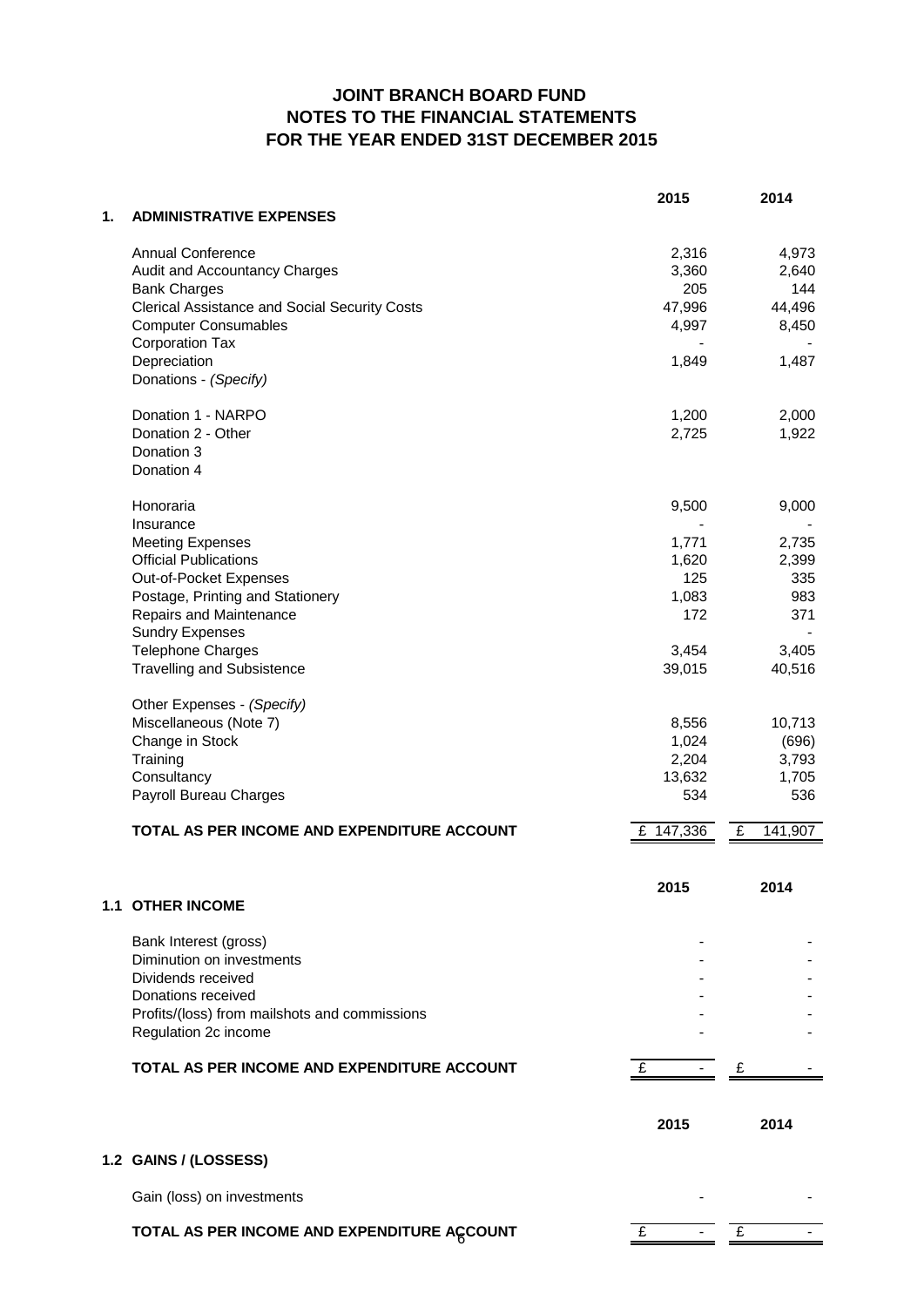## **JOINT BRANCH BOARD FUND NOTES TO THE FINANCIAL STATEMENTS FOR THE YEAR ENDED 31ST DECEMBER 2015**

#### **2. ACCOUNTING POLICIES**

#### **A. Accounting Convention**

The financial statements have been prepared under the historic cost convention.

#### **B. Income**

Other income sources may include rental/investment income and income generated from providing member services. Income is primarily derived from subscriptions collected from the Funds members.

#### **C. Expenditure**

Expenditure is shown inclusive of Value Added Tax.

#### **D. Depreciation**

Depreciation has been calculated at rates required to write off the relevant assets over their anticipated lives.

Property - *(Specify)* Computer Equipment Furniture and Fittings The applicable annual rates are: Other Assets

— 15% reducing balance basis

— 25% straight line basis

— 25% reducing balance basis

#### **E. Taxation**

Provision is made for Corporation Tax in respect of the Fund's liability to taxation on investment income, capital gains and income derived from third party transactions.

#### **F. Investments (if applicable)**

Investments are shown in the financial statements at cost less provision for impairment in value.

#### **G. Other Policies -** *(Specify)*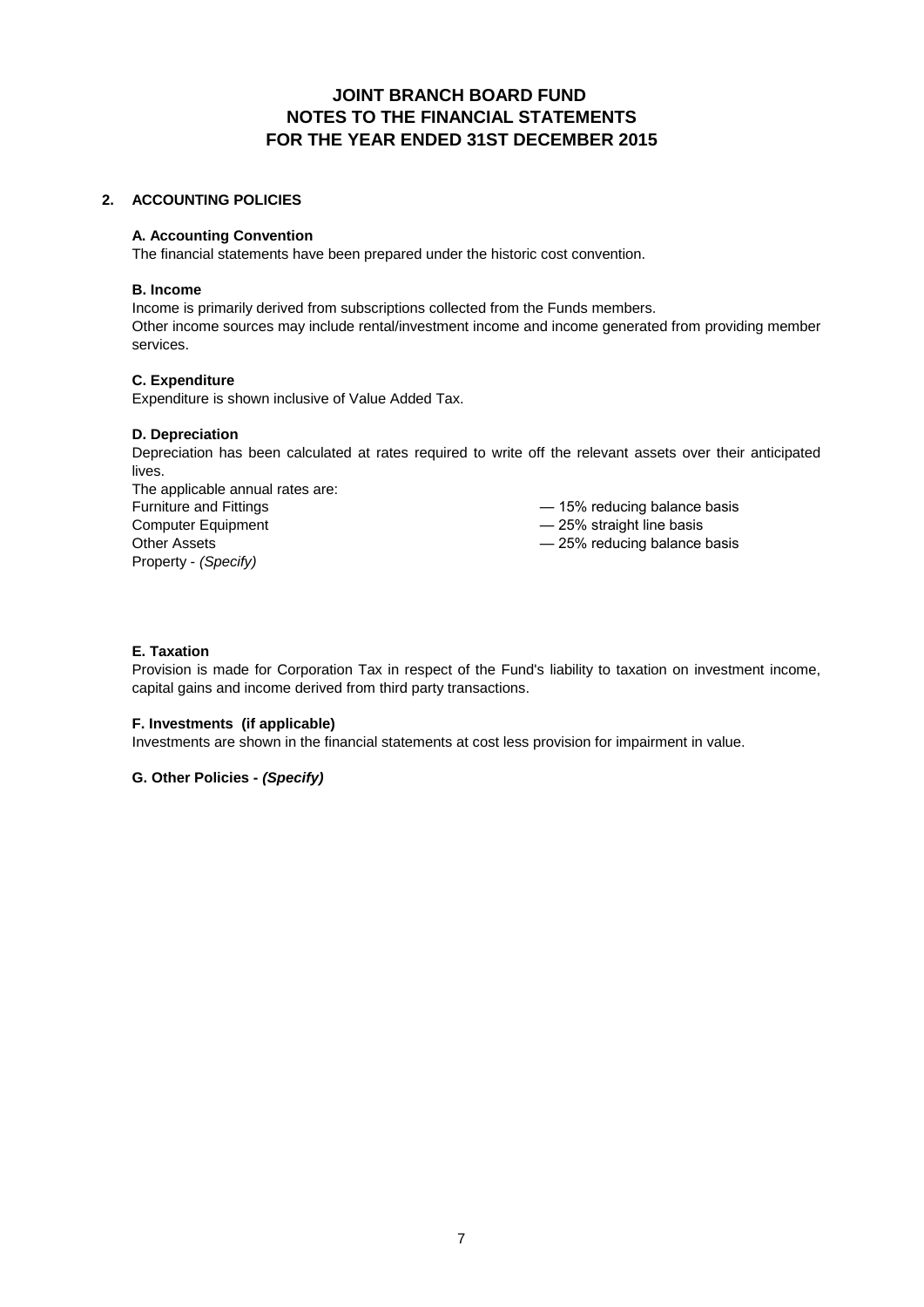## **JOINT BRANCH BOARD FUND FOR THE YEAR ENDED 31ST DECEMBER 2015 NOTES TO THE FINANCIAL STATEMENTS**

#### **3. STATEMENT OF MANAGEMENT COMMITTEE'S RESPONSIBILITIES**

Regulation 18(2) of The Police Federation Regulations (as amended) requires the Committee, in relation to Federation funds held by it, to keep accounts showing all monies received or paid out and to cause the financial statements for each year to be audited by an independent auditor. In causing the financial statements to be prepared, the Committee is required to:

- Select suitable accounting policies and apply them consistently.
- Make judgements and estimates that are reasonable and prudent.
- Ensure that the financial statements are prepared on the going concern basis unless it is appropriate to presume otherwise.

The Committee is responsible for keeping adequate accounting records and also is responsible for safeguarding the assets of the Fund and hence for taking reasonable steps for the prevention and detection of fraud and other irregularities.

#### **4a. CONTRIBUTIONS DUE TO/(FROM) CENTRAL COMMITTEES (TO 31ST MARCH 2015)**

|                          |      | 2014    |
|--------------------------|------|---------|
| $\overline{\phantom{a}}$ |      | (400)   |
| $\,$                     |      | 320     |
| $\overline{\phantom{a}}$ |      | (931)   |
| $\overline{\phantom{0}}$ |      | (1,011) |
|                          | 2015 |         |

#### **4b. CONTRIBUTIONS DUE TO/(FROM) JOINT CENTRAL COMMITTEE (FROM 1ST APRIL 2015)**

|            | 2015    |   | 2014                     |
|------------|---------|---|--------------------------|
| Constables | 22      |   | -                        |
| Sergeants  | 22      |   | $\overline{\phantom{a}}$ |
| Inspectors | 22      |   |                          |
|            | 66<br>r | ⌒ | $\blacksquare$           |

#### **5. CONTRIBUTING AND NON CONTRIBUTING MEMBERS AT 31ST DECEMBER 2015**

|                  | No. of Contributing      |       | No. of Non Contributing  |      | Others* |      |
|------------------|--------------------------|-------|--------------------------|------|---------|------|
|                  | <b>Members</b><br>2015   | 2014  | <b>Members</b><br>2015   | 2014 | 2015    | 2014 |
| Cadets           |                          |       |                          |      |         |      |
| Constables       | 1,494                    | 1,479 | 58**                     | 29   |         |      |
| Sergeants        | 305                      | 332   | 4                        | 9    |         |      |
| Inspectors/Chief | $\overline{\phantom{0}}$ |       | $\overline{\phantom{0}}$ |      |         |      |
| Inspectors       | 120                      | 125   |                          |      |         |      |
|                  | 1,919                    | 1,936 | 62                       | 39   |         |      |
|                  |                          |       |                          |      |         |      |

\*\* 30 of these officers were student officers in the first month of service, this is a subs free month for those officers. \* This column refers to those members who are non contributors by virtue of receiving no pay, being on unpaid maternity leave or serving officers on career breaks. (JBB Circular 53/96 refers)

#### **6. INVESTMENTS** (if applicable)

|                             | Cost Less Provision      |                          | <b>Market Value</b>      |      |
|-----------------------------|--------------------------|--------------------------|--------------------------|------|
|                             | 2015                     | 2014                     | 2015                     | 2014 |
| Equities                    |                          |                          |                          |      |
| <b>Fixed Interest Funds</b> |                          |                          |                          |      |
| Unit Trusts                 |                          |                          | $\overline{\phantom{0}}$ |      |
| Others - (Specify)          |                          |                          |                          |      |
|                             |                          |                          |                          |      |
|                             | $\overline{\phantom{a}}$ | $\overline{\phantom{0}}$ |                          |      |
|                             |                          |                          |                          |      |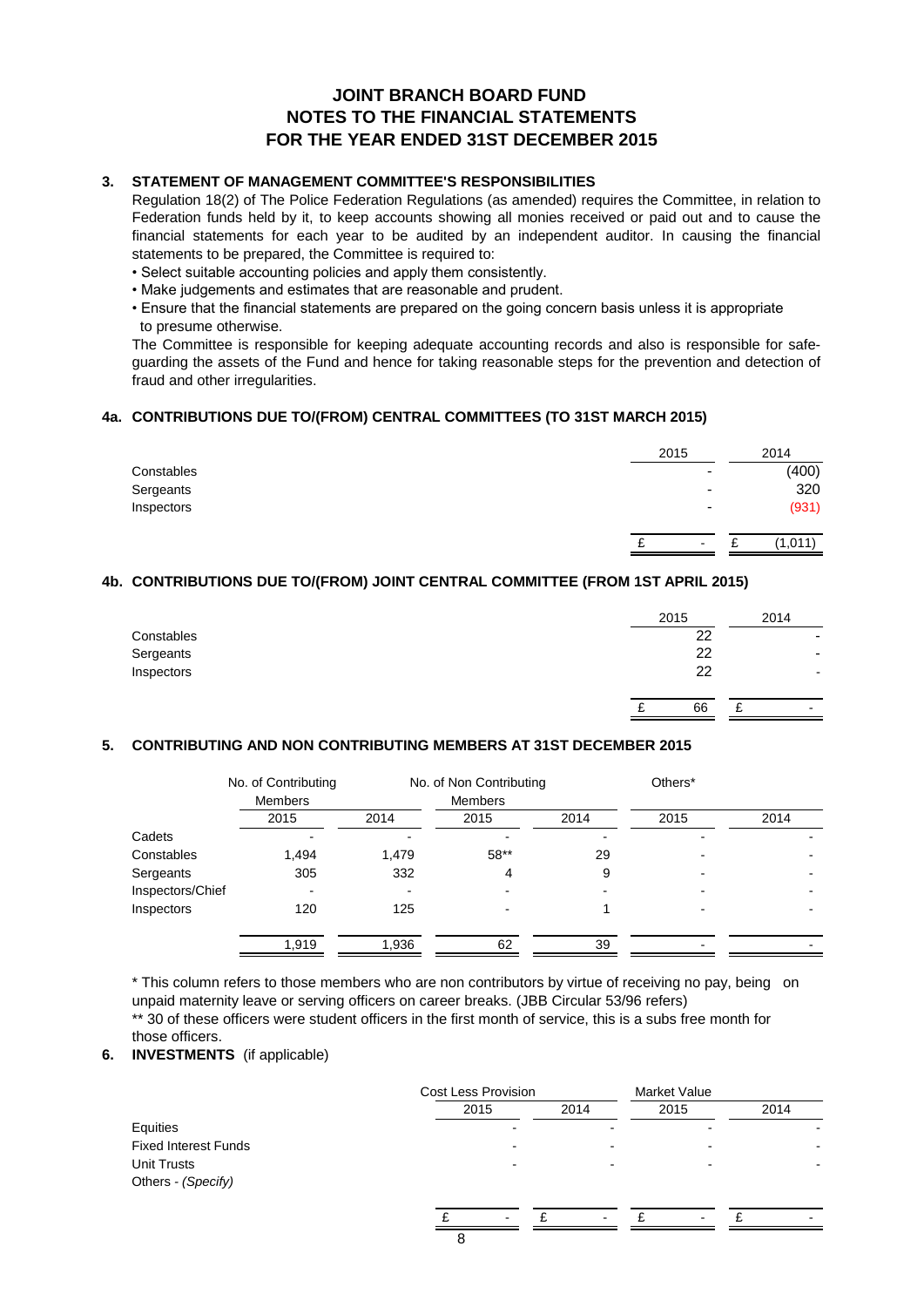#### **NOTES for the guidance of Treasurers**

#### **in completing the Income and Expenditure Account, Balance Sheet and Notes to the Financial Statements**

#### **INCOME AND EXPENDITURE ACCOUNT**

#### **1. NAME**

The name of the force should be shown in the following places: Cover Balance Sheet Income and Expenditure Account Auditors' Report

**2.** The corresponding amounts for last year should be entered in the last column of each page.

#### **3. DEPRECIATION**

This represents the portion of cost of the assets written off in the year due to wear and tear and should be provided at rates calculated to write off the cost of the asset over its useful life. Normally, an average of 15% for furniture and fittings and 25% for other assets on a reducing balance basis and 25% for computer equipment on a straight line basis, should be adequate. The depreciation policy with regard to property should be disclosed under note 2, if applicable.

#### **4. OTHER EXPENDITURE**

Any expenditure which does not fall under the headings in the Income and Expenditure Account, should be entered beneath the pre-printed list with the appropriate narrative. **Please do not alter those headings already listed.**

#### **5. OTHER INCOME**

If the Fund has any other income, such as deposit interest, dividends (including accumulation dividends), then this should be shown here with a brief description of each item received.

#### **6. ADDITIONAL SCHEDULES**

Where additional schedules are to be used to give breakdowns of information in the financial statements, these should be signed and dated by the Chairman and Treasurer of the Board and the Auditors.

#### **BALANCE SHEET**

#### **7. ACCUMULATED FUND**

This represents the accumulated surpluses for all years from inception of the Fund.

#### **8. CONTRIBUTIONS DUE TO CENTRAL COMMITTEES**

These represent contributions due to the Committee but not paid at the end of the year. They will also be included in the figure which appears in the Income and Expenditure Account "Payable to Central Committees". This amount should be shown in the "Notes" and analysed between the different ranks.

#### **9. SUNDRY ACCRUED EXPENSES**

Expenses which refer to the year under review, but which have not been paid at the end of the year, should be entered here in total. They will also, of course, be included under the appropriate headings, in the Income and Expenditure Account.

#### **10. FIXED ASSETS**

Purchases of assets over £1000 should be capitalised. Purchases of assets under £1000 should generally be written off. Assets not conforming with the standard headings should be shown separately on the Balance Sheet under "Others (specify)" in the Fixed Assets category.

#### **11. SUBSCRIPTIONS DUE**

Subscriptions which are due to the Fund at the end of the year but which have not been received are to be shown here. They will be added to the amounts received in respect of the year and included in the total as shown in the Income and Expenditure Account.

#### **NOTES TO THE FINANCIAL STATEMENTS**

#### **12. OTHER POLICIES/NOTES**

State any other accounting policies that are specifically adopted by the Fund, to reflect its own circumstances; for example policies on Stock, Revaluation of Properties, Other Income, Pensions, Other Fixed Assets, Loans etc. If Investments are held, the 'cost less provision for impairment in value' and 'market value' at the year end should be disclosed in note 6 in the financial statements.

**NB.** Copies of these financial statements must be forwarded to the Treasurers of the Rank Separate and Joint Central Committees. The copies must be signed by the officers of the Board and the Auditors (original signatures not photocopies).